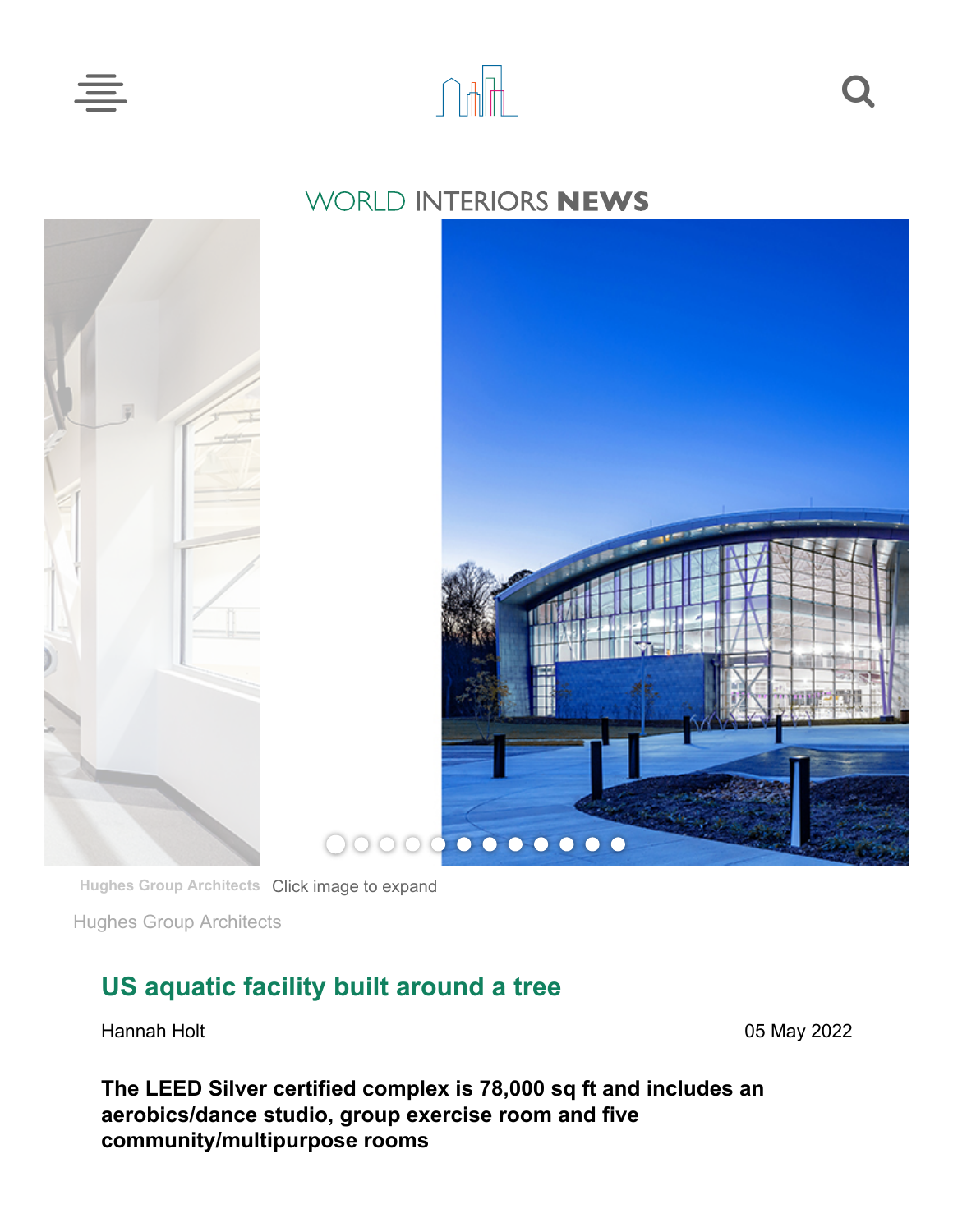

Hughes Group Architects designed the compact building layout to frame the inside views of the surrounding forest, specifically the Willow Oak.

The community atrium acts as a circulation spine with access to the community zone on the east side and the high-volume recreation spaces on the west side.

The "branch" steel columns marching from the entry and into the atrium echo the forest through the building. Strategic glazing locations allow the users to connect with the forest in the different areas of the building. The gentle curvilinear roof forms over the recreation areas, while the slanted walls and curved wall along community zone are reflections of the community's desire to preserve the forested site.

Artworks by three local artists were incorporated in the project. The art pieces were specifically created to reflect the forest, health/well-being, and community. The integration of art in this project enhanced the facility's purpose and added cultural meaning.

In order to achieve LEED Silver certification, a comprehensive sustainability strategy was undertaken, which includes:

- Energy efficient building skin with natural zinc cladding
- Clerestory windows for natural daylighting
- Solar shading devices for reducing solar heat gain
- Access to natural light and views
- Low VOC interior finishes
- Low water consumption toilet fixtures
- Energy efficient lighting system and LED light fixtures
- Variable refrigerant flow HVAC/heat recovery for the atatorium,